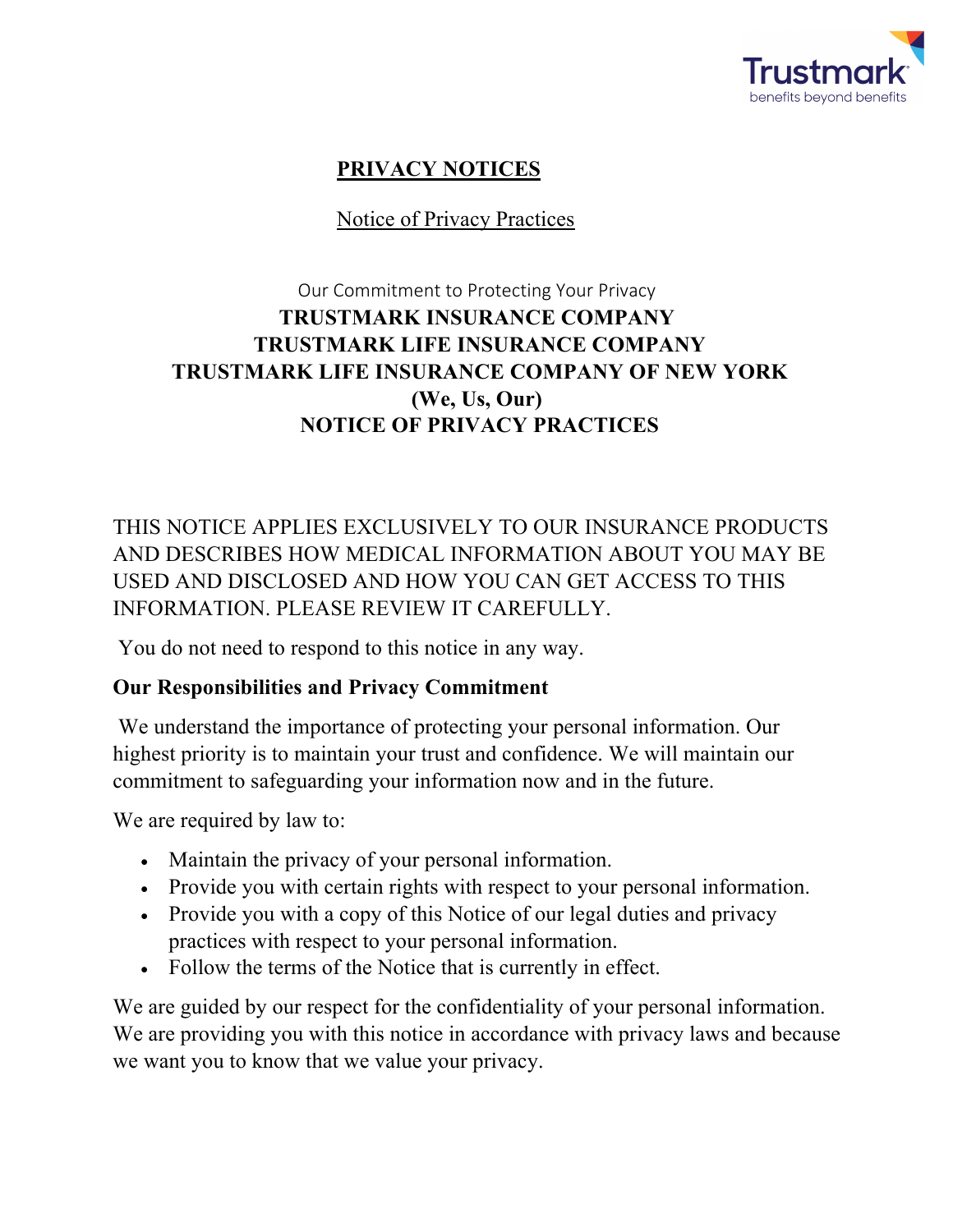

### **Information We Collect**

*Personal Information* is any information we obtain about you in the course of issuing insurance and/or providing services. The information we may obtain includes, but is not limited to, your past, present, or future physical or mental health or condition, the provision of health care to you, payment for the provision of health care to you, your Social Security number, employment history, credit history, income information, and bank or credit card information.

We obtain this information from several sources, including but not limited to applications or other forms you complete, your business dealings with us and other companies, and consumer reporting agencies.

#### **Our Privacy and Security Procedures**

Our employees who have access to this information are those who must have it to provide products or services to you. Below are some examples of our guidelines for protecting information.

- Paper copies, when used, are viewed, discussed, and retained in private surroundings.
- Individuals viewing information stored in a computer must have passwords to gain access. Passwords are provided only to individuals who must have access to provide products or services to our insureds.
- Third parties are given access to information only for the purpose provided under our service agreements with them or as required or permitted by law.

#### **Information We Disclose**

We will not disclose any personal information about you, except as allowed by law, including the Fair Credit Reporting Act. We may share all of the information we collect with insurance companies, agents, companies that help us to conduct our insurance business, companies that are self-insured, or others as permitted by law. Below are examples of the times we may share information for business purposes.

- Underwriting (but not personal information that consists of the genetic information of an individual);
- Premium rating;
- Submitting claims;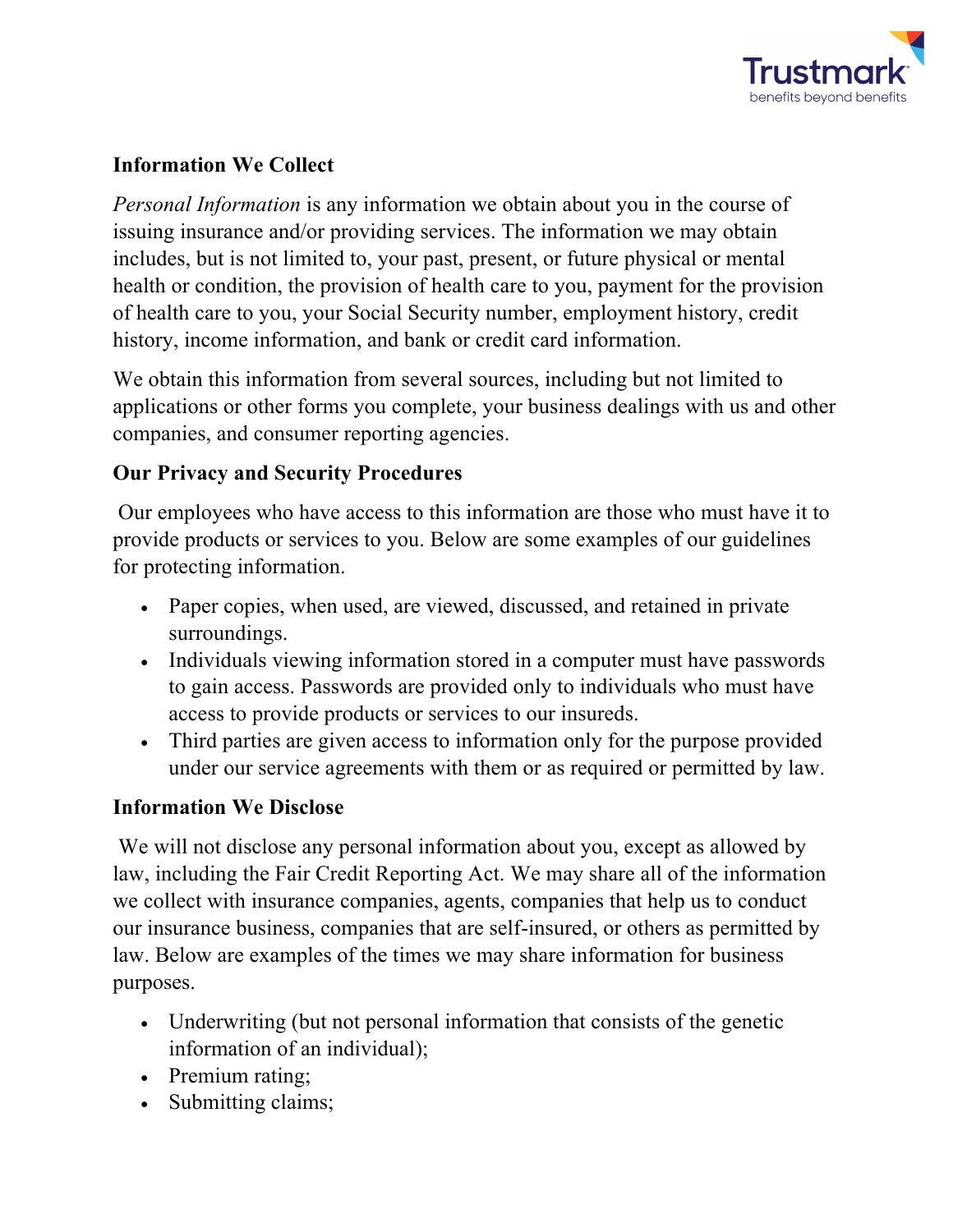

- Reinsuring risk;
- Assessing quality;
- Business management and planning; and
- Sales, transfer, merger or consolidation of the business.

Your information may also be shared:

- For purposes of treatment, payment, and operations, including assessment of eligibility, case management activities, coordination of care, collection of premium, payment of benefits, and other claims administration.
- With a regulatory, law enforcement, or other government authority as required by law. This may include finding or preventing criminal activity, fraud, material misrepresentation or material nondisclosures in connection with an insurance issue.
- In response to an administrative or judicial order, including a search warrant or subpoena.
- With a medical care institution or professional, to verify coverage, conduct an audit of their activities, discuss a medical problem of which the insured may not be aware, discuss drug and disease management approaches, and other purposes permitted or required by law.
- To conduct actuarial or research studies. In this case, individuals are not identified in the research report. Material identifying an individual is destroyed as soon as it is no longer needed.
- To authorized federal officials for the conduct of lawful intelligence, counter-intelligence, and other national security activities authorized by the national Security Act and implementing authority.
- To workers' compensation or other similar programs, established by law, that provides benefits for work-related injuries or illness without regard to fault as authorized by and to the extent necessary to comply with these programs.
- With third parties for use in auditing services or operations, auditing marketing services, performing various functions on our behalf, or to provide certain services.
- With a group policyholder for reporting claims experience, or for conducting an audit of our operations or services.
- To consult with outside health care providers, consultants and attorneys, and other health related services.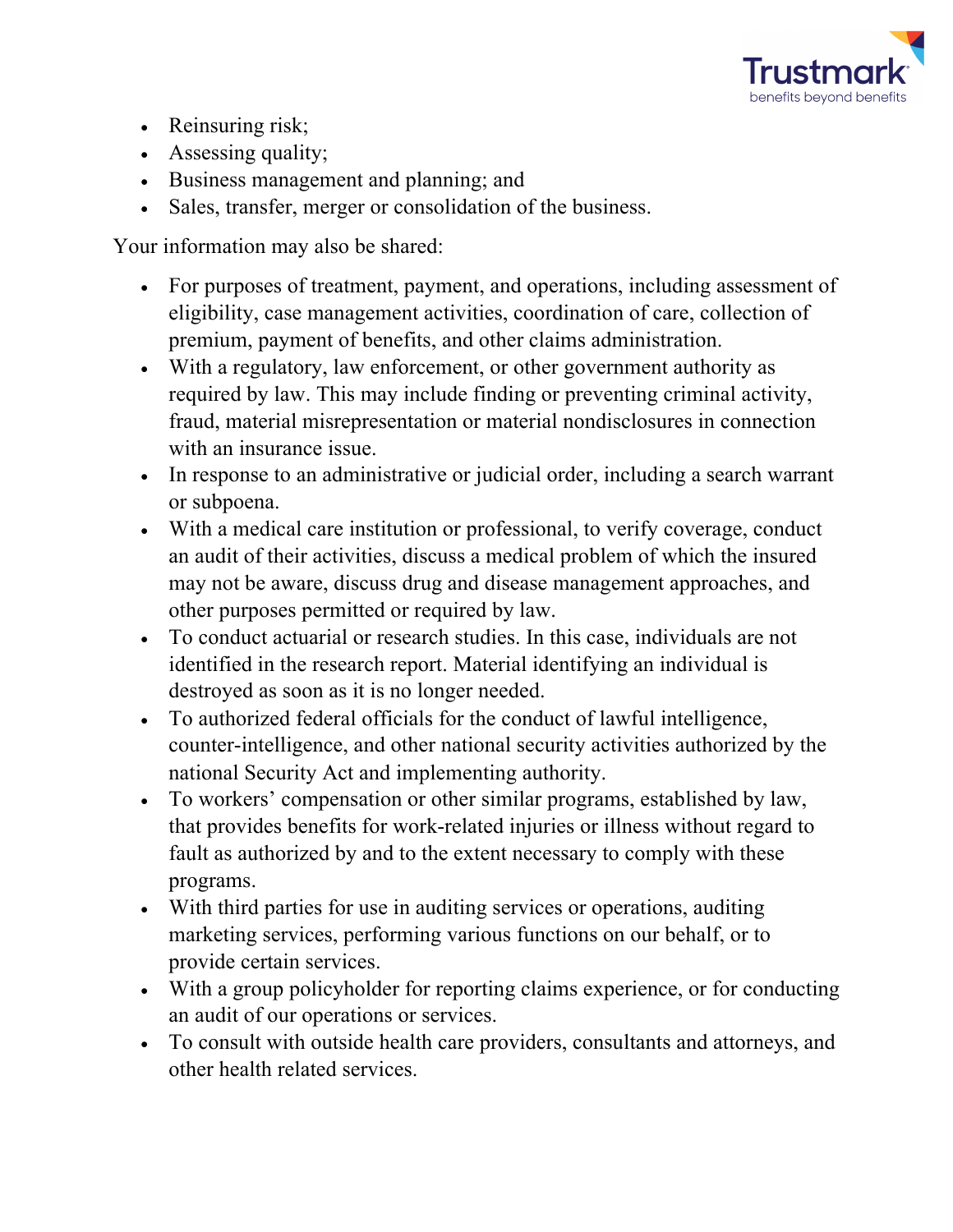

- With an authorized representative of your group health plan or employer, for purposes of benefit administration.
- As otherwise permitted or required by law.

We require those with whom we share information to implement appropriate safeguards regarding your personal information, as required by law. We use and disclose information as minimally necessary to perform our business functions and activities. Information may be requested from other companies to assist us with our determination of coverage, eligibility, benefits or for the purpose of determining the rating of premiums. Companies used for this purpose retain this information and it may be made available to other companies for their determinations. We are prohibited from using or disclosing personal information that is genetic information of an individual for underwriting purposes.

Your written authorization is required for uses and disclosures of personal information for purposes other than those described above. We will not sell your personal information without obtaining your written authorization to do so. If you provide us authorization to use or disclose your personal information, you may revoke that authorization, in writing, at any time. If you revoke your authorization, we will no longer use or disclose information for the specific purpose contained in the authorization. We are required to retain any records we may have containing your personal information for the periods specified in document retention laws. If you revoke your authorization for payment or health care operations, you may jeopardize the administration of your benefits.

#### **Your Rights**

To be notified following a breach of unsecured protected health information.

Upon written request, you have the right to:

- Inspect and copy certain protected health information. We may charge a reasonable fee for the costs of copying or mailing.
- Request confidential communication of protected health information.
- Receive an electronic copy of your protected health information when it is maintain electronically.
- Request restrictions on certain uses and disclosures of your protected health information, although we are not required to agree to a requested restriction.
- Request an amendment to your protected health information, although we are not required to agree to an amendment.